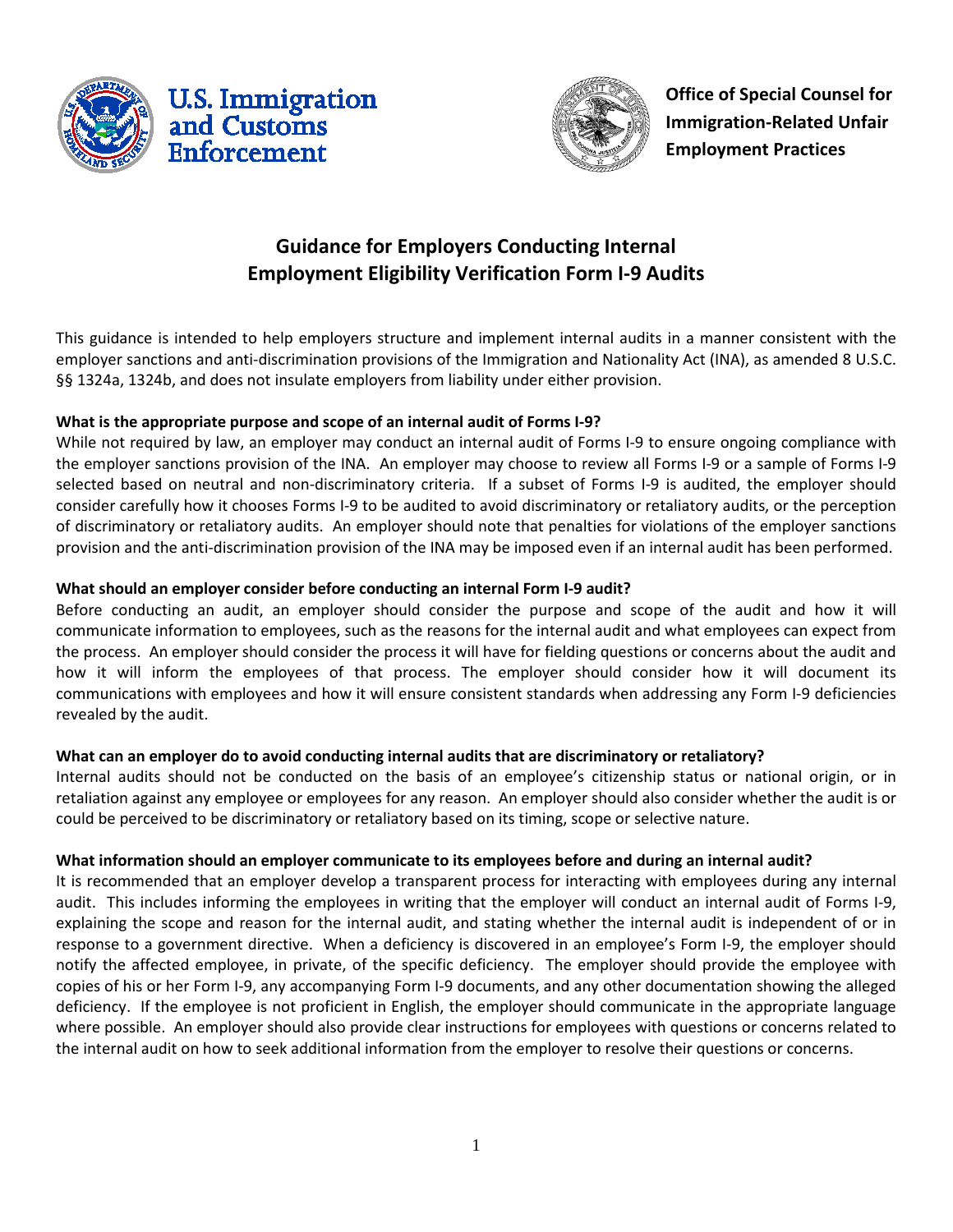## **What is the procedure for correcting errors or omissions found on a Form I-9?**

An employer **may not** correct errors or omissions in Section 1. If an employer discovers an error or omission in Section 1 of an employee's Form I-9, the employer should ask the employee to correct the error. The best way to correct the error is to have the employee:

- Draw a line through the incorrect information;
- Enter the correct or omitted information; and
- Initial and date the correction or omitted information.

Employees needing assistance to correct or enter omitted information in Section 1 can have a preparer and/or translator help with the correction or omitted information. The preparer or translator should:

- Make the correction or note the omitted information or help the employee make the correction or note the omitted information. The employee or preparer or translator should draw a line through the incorrect information and enter the correct information or note the omitted information;
- Have the employee initial and date the correction or omitted information if able; and
- Initial and date the correction or omitted information next to the employee's initials.

If the preparer and/or translator who helped with a correction or noted omitted information completed the preparer and/or translator certification block when the employee initially completed the Form I-9, he or she should not complete the certification block again. If the preparer and/or translator did not previously complete the preparer and/or translator certification block, he or she should:

- Complete the certification block; or
- If the certification block was previously completed by a different preparer and/or translator:
	- o Draw a line through the previous preparer and/or translator information; and
	- o Enter the new preparer and/or translator information (and indicate "for corrections").

If the employee is no longer working for the employer, the employer should attach to the existing form a signed and dated statement identifying the error or omission and explaining why corrections could not be made (e.g., because the employee no longer works for the employer).

An employer may only correct errors made in Section 2 or Section 3 of the Form I-9. The best way to correct the form is to:

- Draw a line through the incorrect information;
- Enter the correct or omitted information; and
- Initial and date the correction or omitted information.

An employer should not conceal any changes made on the Form I-9—for example, by erasing text or using correction fluid, nor should the employer backdate the Form I-9.

An employer that made multiple errors in Section 2 or 3 of the form may redo the section(s) containing the errors on a new Form I-9, and attach it to the previously completed form. An employer should attach an explanation of the changes made to an existing Form I-9 or the reason a new Form I-9 was completed, and sign and date the explanation.

#### **What should an employer do if an internal audit reveals that the wrong version of the Form I-9 was completed?**

As long as the Form I-9 documentation presented was acceptable under the Form I-9 rules that were current at the time of hire, the employer may correct the error by stapling the outdated completed form to a blank current version, and signing the current blank version noting why the current blank version is attached (e.g., wrong edition was used at time of hire). In the alternative, the employer may draft an explanation and attach it to the outdated completed Form I-9 explaining that the wrong form was filled out correctly and in good faith.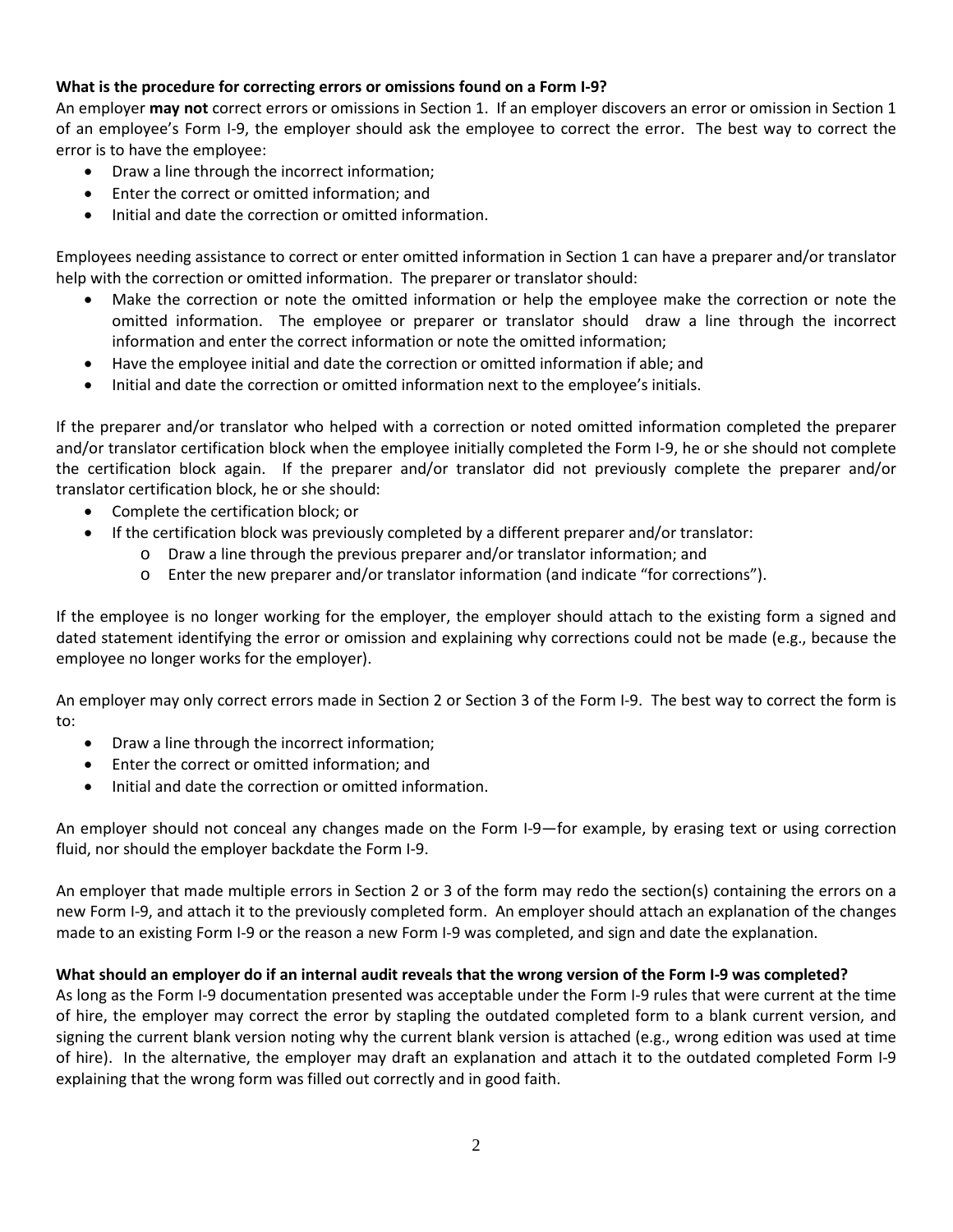#### **How should an employer determine during an internal audit whether documentation presented for Section 2 of the Form I-9 met employment eligibility verification requirements?**

Documentation presented for Section 2 of the Form I-9 is sufficient as long as the documentation was acceptable under the requirements of the Form I-9 in effect at the time the Form I-9 was completed. As the Lists of Acceptable Documents have changed over the years, employers should not assume documentation in Section 2 of the Form I-9 is insufficient simply because it does not satisfy current Form I-9 rules or appear on the Lists of Acceptable Documents currently in effect.

#### **What should an employer do when it discovers during an internal audit that (1) a Form I-9 for an employee was not completed or is missing, or (2) an entire section on the Form I-9 was left blank?**

If a Form I-9 was never completed or is missing, the current version of the Form I-9 should be completed as soon as possible. If an original Form I-9 exists but either Section 1 or Section 2 was never completed, the employee (for Section 1) or the employer (for Section 2) should complete the section as soon as possible. In both scenarios, the employer should not backdate the form, but should clearly state the actual date employment began in the certification portion of Section 2. The employer should attach a signed and dated explanation of the corrective action taken.

## **May an employer complete new Forms I-9 for existing employees whose Forms I-9 do not contain sufficient documentation to meet employment eligibility verification requirements?**

Yes. When a Form I-9 does not reflect that the employee provided sufficient documentation upon hire or reverification under Form I-9 rules current at the time of hire or reverification, an employer should ask the employee to present documentation sufficient to meet the requirements of the current version of the Form I-9. The employer should staple the completed and signed Section 2 or 3 of the current version of the Form I-9 to the employee's previous Form I-9, together with a signed and dated explanation of the corrective action taken. The employer should not backdate the Form I-9. An employer must give an employee the option to present acceptable documentation of the employee's choice to bring the Form I-9 into compliance with the INA.

## **What should an employer do if an internal audit uncovers photocopies of Form I-9 documents that do not appear to be genuine or to relate to the individual who presented them**?

The standard for reviewing Form I-9 documentation during an internal audit does not change from the standard applied during the initial employment eligibility verification process. An employer is required to accept original Form I-9 documentation that reasonably appears to be genuine and to relate to the individual presenting the documentation. If an employer subsequently concludes that a document does not appear to be genuine or to relate to the person who presented it, the employer should address its concern with the employee and provide the employee with the opportunity to choose a different document to present from the Lists of Acceptable Documents. An employer may not conclude without foundation that a photocopy of an employee's Form I-9 documentation is not genuine or does not relate to the individual. In the context of an internal audit, for an employer that has photocopied Form I-9 documentation, it should recognize that it may not be able to definitively determine the genuineness of Form I-9 documentation based on photocopies of the documentation. An employer should not request documentation from an employee solely because photocopies of documents are unclear. Furthermore, an employer cannot use I-9 audits to discriminate against, retaliate against, and/or intimidate employees and should not terminate employees, unless the employee cannot demonstrate identity and/or work authorization.

#### **May an employer request specific documents when correcting a Form I-9 as a result of an internal audit?**

No. While an employer may specify that the particular document called into question by the internal audit may not be used again for Form I-9 purposes, the employer should not request specific documents. The employee should be permitted to present his or her choice of other documents, as long as they are acceptable for employment eligibility verification purposes.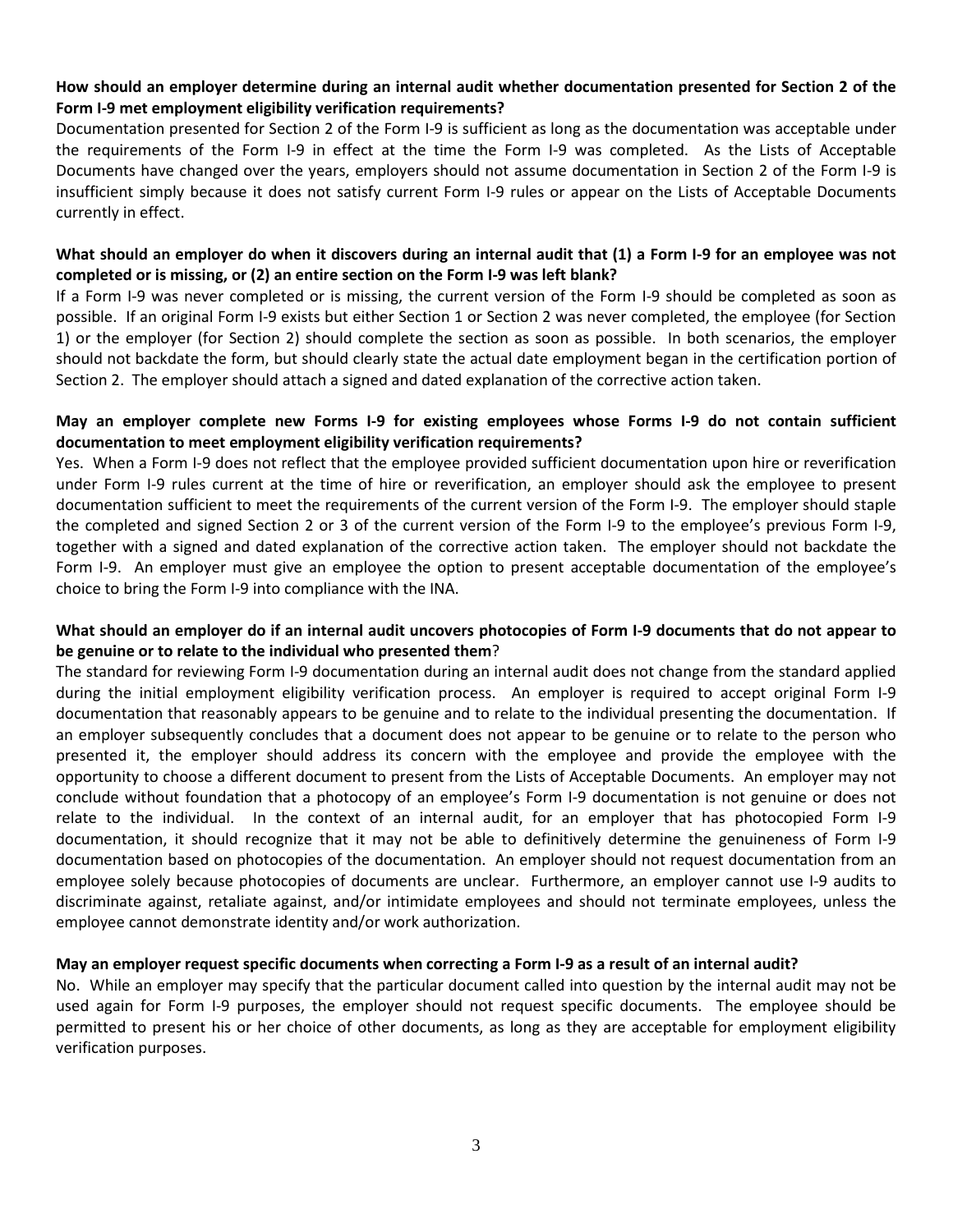## **What should an employer participating in E-Verify do if it discovers through an internal audit that it did not create E-Verify cases for all employees hired after the employer enrolled in E-Verify?**

Unless an employer is a federal contractor with a federal contract that contains an E-Verify clause, it generally cannot use E-Verify for existing employees. Thus, where the employer was enrolled in E-Verify but did not use the system as a business practice, it should not go back and create cases for any employees hired during the time there was deliberate non-use of E-Verify. However, if an employer learns that it inadvertently failed to create a case in E-Verify, the employer should bring itself into compliance immediately by creating a case for the employee. An employer should consult U.S. Citizenship and Immigration Services (USCIS) for further information at 1-888-464-4218 or by e-mail at E-Verify@dhs.gov.

## **What should an employer participating in E-Verify do if it discovers during the internal audit that it terminated an employee based on the receipt of a tentative nonconfirmation (TNC)?**

E-Verify requires employers to provide employees with an opportunity to contest their TNCs and to allow employees to work--without any delay or adverse action--while they are contesting their TNCs. An employer that discovers that it took adverse action against an employee who contested his or her TNC should consider taking corrective action, such as extending an offer of re-employment to the affected individual, or if corrective action is not possible, documenting why the employer was unable to take corrective action. The failure to provide employees with an opportunity to contest their TNCs and to work while contesting their TNCs violates the E-Verify Memorandum of Understanding and may also constitute discrimination based on citizenship status or national origin in violation of the anti-discrimination provision of the INA, depending on the facts of the case.

## **May an employer require its existing employees to complete new Forms I-9 instead of conducting an internal audit because many existing Forms I-9 appear to be deficient?**

An employer is cautioned against obtaining new Forms I-9 from its existing employees (absent acquisition or merger) without regard to whether a particular Form I-9 is deficient or without reason to believe that systematic deficiencies in the employer's employment eligibility verification process call the integrity of all previously completed Forms I-9 into question. Without sufficient justification, requiring an existing employee to complete a new Form I-9 may raise discrimination concerns. Where new Forms I-9 are completed for existing employees, however, they should be stapled to the original Forms I-9, and not backdated. Finally, the same discrimination, retaliation and intimidation concerns implicated by conducting internal audits also apply to obtaining new Forms I-9 from existing employees.

## **What should an employer do if, when consulted about the results of the internal audit, an employee admits that he or she is not work-authorized?**

The employer sanctions provision of the INA makes it unlawful for a person or other entity, after hiring an alien for employment, to continue to employ the alien knowing that the alien is, or has become, unauthorized for employment. By regulation, "knowing" includes not only actual knowledge, but also knowledge which may be fairly inferred through a notice of certain facts and circumstances that would lead a person, through the exercise of reasonable care, to know about an individual's unlawful employment status.

## **Must an employer always provide employees with at least 90 days to provide Form I-9 documentation where alternative documentation is requested?**

No. The employer sanctions provision of the INA makes it unlawful for a person or other entity, after hiring an alien for employment, to continue to employ the alien knowing that the alien is, or has become, unauthorized for employment. The employer should provide all employees who claim they are work-authorized with a reasonable amount of time to address any deficiencies associated with their Forms I-9 and should not summarily discharge employees without providing a process for resolving the discrepancy. The 90-day period set forth in U.S. Department of Homeland Security Safe-Harbor Procedures for Employers Who Receive a No-Match Letter, 72 Fed. Reg. 45611 (Aug. 15, 2007) was rescinded, so the 90-days is not a legally binding regulatory requirement. An employer should recognize that some documents may take up to or more than 120 days to obtain. The reasonableness of a timeframe should be determined on a case-by-case basis. Factors to consider include, for example, the specific nature of the deficiency and the time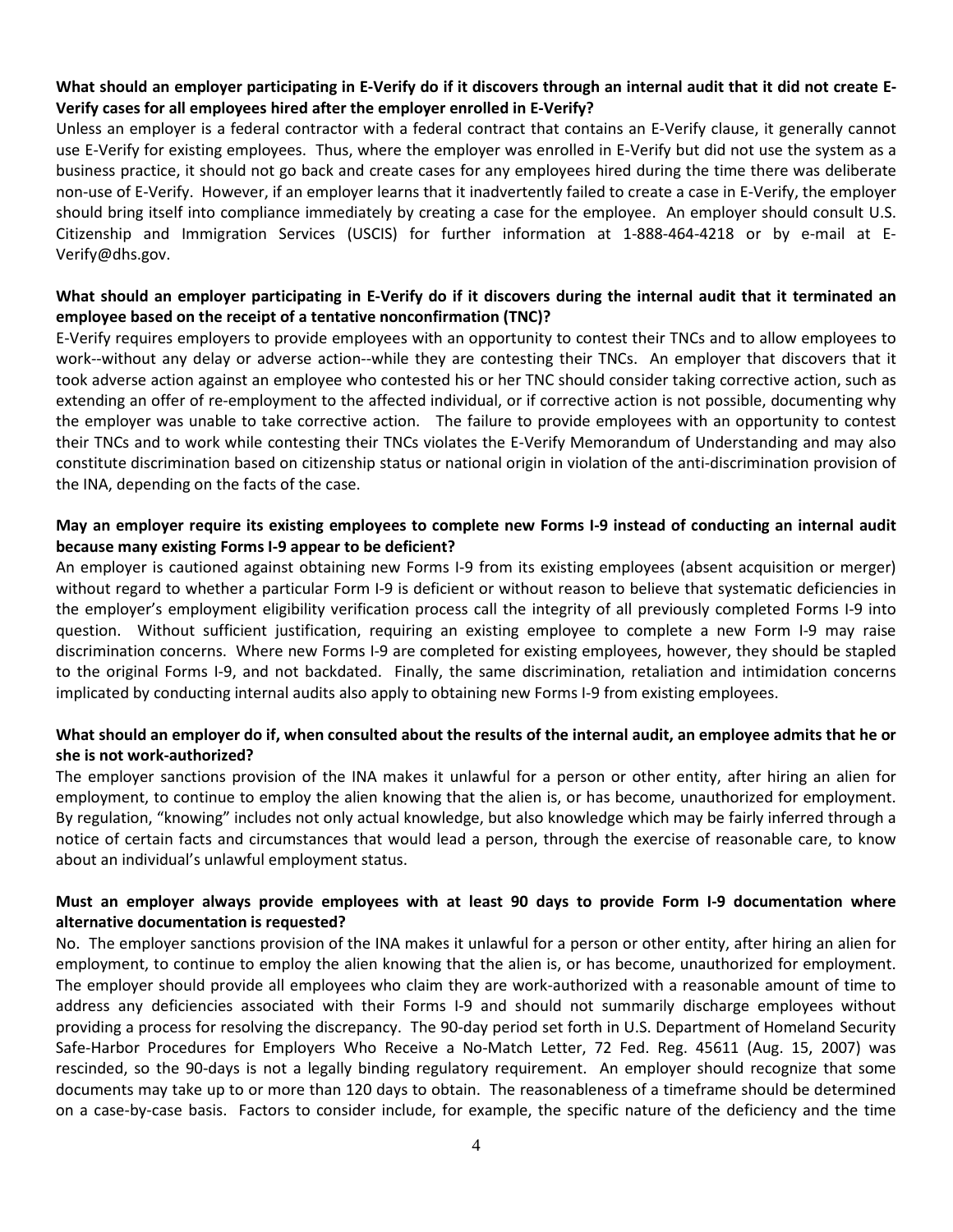required for alternative Form I-9 documentation to be obtained under the circumstances. In addition, all employees who are asked to present alternative documentation should be given the choice of acceptable documents to present (they do not have to use the same document used previously) and should not be treated differently based on perceived or actual citizenship status or national origin. Some employees may not have the same document(s) in their possession that they originally presented for the Form I-9, either because they have misplaced the document(s), their immigration status has changed, the document has since expired, or for other reasons.

# **Immigration and Customs Enforcement (ICE) presumes that an employer has acted reasonably if it takes appropriate actions to resolve the apparent employment of unauthorized employees within 10 days of receiving a Notice of Suspect Documents letter. In the context of an internal audit, should an employer also provide employees only 10 days to present acceptable alternative documentation?**

No. The 10-day period is an ICE policy that applies solely when ICE has issued a Notice of Suspect Documents letter. In these cases, ICE has already determined the employee at issue does not appear to be presently work-authorized. This time period has no bearing on the amount of time an employer may provide its employees to address discrepancies discovered through an internal audit. It is important to remember that the employer sanctions provision of the INA states that it is unlawful to continue to employ an individual once the employer has actual or constructive knowledge of the employee's unauthorized employment status.

## **What should an employer do if the employee is unable to present acceptable documents within what the employer has determined to be a reasonable amount of time?**

An employer should consider the reasons for an employee's inability to present acceptable documentation and determine whether an extended period of time would be appropriate based on the particular circumstances on a caseby-case basis. An employer should be sure to allow or disallow additional time based on objective non-discriminatory and non-retaliatory criteria and without regard to an individual employee's citizenship status or national origin. The employer should document the basis for its decision and continue to document the efforts of the employee to obtain acceptable Form I-9 documentation.

## **Is an employer required to terminate employees who, as a result of the employer's internal Form I-9 audit, disclose that they were previously not employment-authorized, even though they are currently employment-authorized?**

No. This is not required by law. In cases where an employee has worked without employment authorization or with a false identity or fraudulent employment document(s), and the employee has subsequently presented acceptable documentation(s) and is currently employment-authorized, the employment eligibility verification provisions do not require termination of employment. An employer may continue to employ the employee upon completion of a new Form I-9 noting the authorizing document(s), and should attach the new Form I-9 to the previously completed Form I-9 together with a signed and dated explanation.

#### **Should an employer use a third party auditor when conducting an internal Form I-9 audit?**

An employer may delegate a third party to conduct an internal Form I-9 audit. However, an employer that relies on third party auditors is not immune from penalties imposed for violating the employer sanctions provision or the antidiscrimination provision of the INA. An employer remains liable for any violations committed by the third party.

## **May an employer audit a particular employee's Form I-9 in response to a tip that the employee is not workauthorized?**

An employer violates the employer sanctions provision of the INA if it continues to employ an employee with actual or constructive knowledge that the employee is unauthorized to work. While tips concerning an employee's immigration status may lead to the discovery of an unauthorized employee, tips and leads should not always be presumed to be credible. An employer is cautioned against responding to tips that have no indicia of reliability, such as unsubstantiated, retaliatory, or anonymous tips. Heightened scrutiny of a particular employee's Form I-9 or the request for additional documentation from the employee based on unreliable tips may be unlawful, particularly if the tip was made based upon retaliation, the employee's national origin or perceived citizenship status.